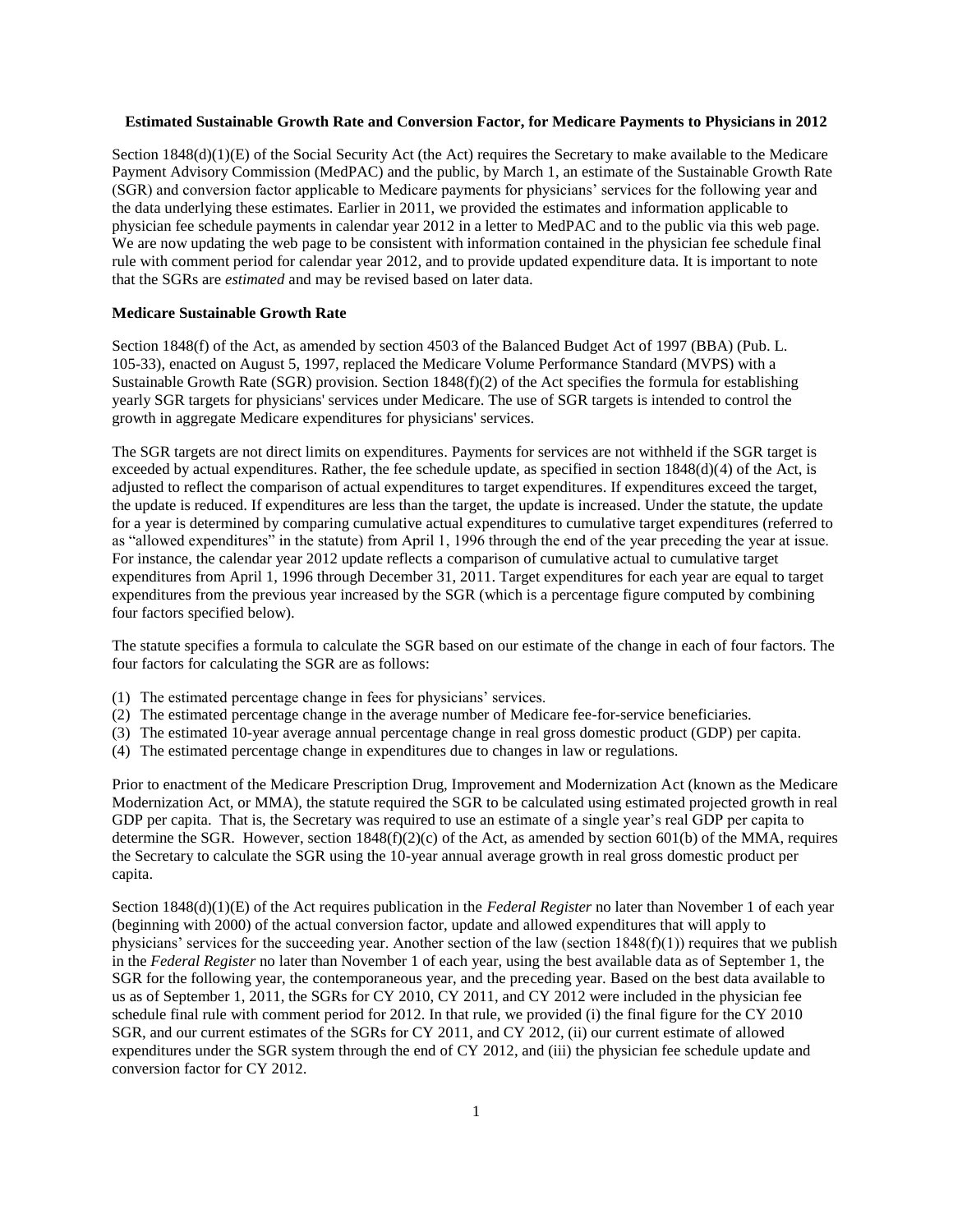Table 1 shows our current estimates of the aforementioned SGRs.

|                                                                  | CY 2010 | CY 2011 | CY 2012  |
|------------------------------------------------------------------|---------|---------|----------|
| Factor 1: Increase in Fees                                       | $0.9\%$ | 0.2%    | 0.6%     |
| Factor 2: Increase in Enrollment                                 | 1.1%    | 1.8%    | 3.5%     |
| Factor 3: Increase in 10-year moving average Real Per Capita GDP | 0.6%    | 0.6%    | 0.6%     |
| Factor 4: Increase due to changes in Law or Regulations          | 6.1%    | 3.3%    | $-20.7%$ |
| <b>Total Sustainable Growth Rate</b>                             | 8.9%    | 6.0%    | $-16.9%$ |

## **Table 1. Current Estimates of SGRs for CY 2010, CY 2011, and CY 2012**

There may be differences between the initial estimate of the SGR for a year, a subsequent reestimate based on later data, and the final revision once the year is complete. Section 1848(f)(3) of the statute, as amended by section 211 of the BBRA, requires the adjustment of prior years' SGR component factors, to reflect later data, beginning with the SGR for FY 2000. The statute requires the final revision to the SGR for a given year be done the following year. Thus, consistent with the statute, we made the final revisions to the CY 2010 SGR in this year's physician fee schedule final rule with comment period. The two SGR elements that have exhibited the most volatility have been the fee-for-service enrollment numbers and real gross domestic product per capita.<sup>1</sup>

The MVPS/SGR targets for periods prior to CY 2011 are considered to be final. These targets are listed in Table 2 below. The MVPS applied for FY 1990 through FY 1997. The SGR applied beginning with FY 1998. Figures reflect a weighted average MVPS for FY 1991 through FY 1993 when there were two different MVPSs (one for surgical services, and one for all other services) and for FY 1994 through FY 1997 when there were three different MVPSs (for surgical services, primary care services, and all other services).

| Year           | Physician MVPS / SGR |
|----------------|----------------------|
| FY 1990        | 9.1%                 |
| FY 1991        | 7.3%                 |
| FY 1992        | 10.0%                |
| FY 1993        | 10.0%                |
| FY 1994        | 9.4%                 |
| FY 1995        | 7.5%                 |
| FY 1996        | 1.8%                 |
| FY 1997        | $-0.3%$              |
| FY 1998        | 3.2%                 |
| FY 1999        | 4.2%                 |
| <b>FY 2000</b> | 6.9%                 |
| CY 2000        | 7.3%                 |
| CY 2001        | 4.5%                 |
| CY 2002        | 8.3%                 |
| CY 2003        | 7.3%                 |
| CY 2004        | 6.6%                 |
| CY 2005        | 4.2%                 |
| CY 2006        | 1.5%                 |
| CY 2007        | 3.5%                 |
| CY 2008        | 4.5%                 |
| CY 2009        | 6.4%                 |
| CY 2010        | 8.9%                 |

**Table 2 Physician MVPS / SGR** 

 $\overline{a}$ 

 $<sup>1</sup>$  We note that more recent data on these two elements are available during a year on several web sites. The latest measurements of real GDP for</sup> a quarter are available from the home page for the Bureau of Economic Analysis of the Department of Commerce (www.bea.doc.gov). Population figures are available from the home page for the Census Bureau (www.census.gov). Real GDP per capita can be calculated from these figures. In April of each year, when our Office of the Actuary puts the Trustees Report on the CMS Home page, we also post the projections of total Medicare Part B enrollment and of Medicare managed care enrollment for the current and subsequent calendar years, as well as for the preceding calendar year, consistent with the Trustees Report. Medicare fee-for-service enrollment could be determined from these figures.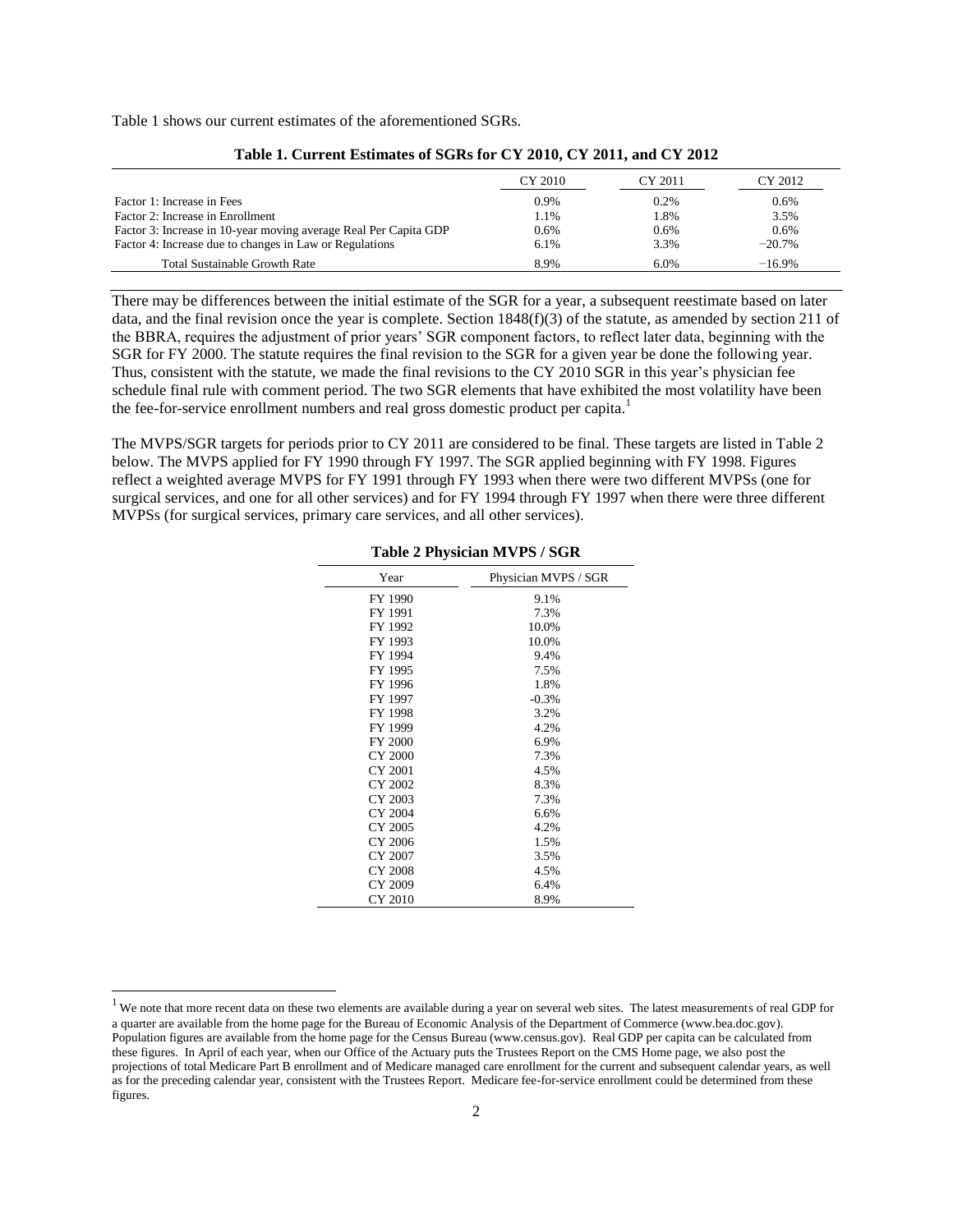## **Allowed Expenditures for Physicians' Services**

Section 1848(d)(3)(C) of the Act defines allowed expenditures for the period April 1, 1996 through March 31, 1997 to be equal to actual expenditures for physicians' services during that period as estimated by the Secretary. Annual allowed expenditures for subsequent periods are equal to annual allowed expenditures for the previous year increased by the SGR. The BBRA provided for a transition from a fiscal year to a calendar year SGR system. Beginning with CY 2000, the SGR is determined on a calendar year basis. We have described this transition in a notice that appeared in the *Federal Register* on April 10, 2000.

Table 3 shows quarterly allowed expenditures and cumulative allowed expenditures for the period from April 1, 1996 through December 31, 2012. (The table shows quarterly allowed expenditures for physicians' services to reflect any seasonality, which may occur in expenditures for physicians' services over a year.) We provide more information below on how quarterly figures are combined to determine allowed expenditures for a year.

In the physician fee schedule final rule with comment period that appeared in the *Federal Register* on November 25, 2009, the scope of physicians' services, as specified by the Secretary, was changed to exclude physicianadministered drugs from the calculation of allowed and actual expenditures for all years and the SGR beginning in CY 2010. Accordingly, the summary of allowed expenditures for physicians' services and the SGRs for CY 2010, CY 2011, and CY 2012 in Table 3 reflects this change.

| Quarter | Applicable<br><b>SGR</b> | Quarterly Allowed Expenditures <sup>2</sup><br>[in billions] | Cumulative Allowed Expenditures <sup>3</sup><br>[in billions] |
|---------|--------------------------|--------------------------------------------------------------|---------------------------------------------------------------|
| 201996  |                          | \$11.9                                                       | \$11.9                                                        |
| 3Q1996  |                          | \$11.5                                                       | \$23.4                                                        |
| 4Q1996  |                          | \$11.7                                                       | \$35.0                                                        |
| 1Q1997  |                          | \$11.8                                                       | \$46.8                                                        |
| 2Q1997  | 3.2%                     | \$12.3                                                       | \$59.1                                                        |
| 3Q1997  | 3.2%                     | \$11.9                                                       | \$71.0                                                        |
| 4Q1997  | 3.2%                     | \$12.0                                                       | \$83.0                                                        |
| 1Q1998  | 3.2%                     | \$12.2                                                       | \$95.2                                                        |
| 2Q1998  | 4.2%                     | \$12.8                                                       | \$108.0                                                       |
| 3Q1998  | 4.2%                     | \$12.4                                                       | \$120.3                                                       |
| 4Q1998  | 4.2%                     | \$12.6                                                       | \$132.9                                                       |
| 1Q1999  | 4.2%                     | \$12.7                                                       | \$145.6                                                       |
| 2Q1999  | 6.9%                     | \$13.7                                                       | \$159.2                                                       |
| 3Q1999  | 6.9%                     | \$13.2                                                       | \$172.4                                                       |
| 4Q1999  | 6.9%                     | \$13.4                                                       | \$185.8                                                       |
| 1Q2000  | 7.3%                     | \$13.6                                                       | \$199.5                                                       |
| 2Q2000  | 7.3%                     | \$14.7                                                       | \$214.1                                                       |
| 3Q2000  | 7.3%                     | \$14.2                                                       | \$228.3                                                       |
| 4Q2000  | 7.3%                     | \$14.4                                                       | \$242.7                                                       |
| 1Q2001  | 4.5%                     | \$14.2                                                       | \$256.9                                                       |
| 2Q2001  | 4.5%                     | \$15.3                                                       | \$272.2                                                       |
| 3Q2001  | 4.5%                     | \$14.8                                                       | \$287.0                                                       |
| 4Q2001  | 4.5%                     | \$15.0                                                       | \$302.1                                                       |
| 1Q2002  | 8.3%                     | \$15.4                                                       | \$317.5                                                       |
| 2Q2002  | 8.3%                     | \$16.6                                                       | \$334.1                                                       |
| 3Q2002  | 8.3%                     | \$16.0                                                       | \$350.1                                                       |
| 4Q2002  | 8.3%                     | \$16.3                                                       | \$366.4                                                       |
| 1Q2003  | 7.3%                     | \$16.5                                                       | \$382.9                                                       |
| 2Q2003  | 7.3%                     | \$17.8                                                       | \$400.7                                                       |
| 3Q2003  | 7.3%                     | \$17.2                                                       | \$417.9                                                       |
| 4Q2003  | 7.3%                     | \$17.5                                                       | \$435.4                                                       |
| 1Q2004  | 6.6%                     | \$17.6                                                       | \$453.0                                                       |
| 2Q2004  | 6.6%                     | \$19.0                                                       | \$472.0                                                       |
| 3Q2004  | 6.6%                     | \$18.3                                                       | \$490.4                                                       |
| 4Q2004  | 6.6%                     | \$18.6                                                       | \$509.0                                                       |
| 1Q2005  | 4.2%                     | \$18.4                                                       | \$527.4                                                       |
| 2Q2005  | 4.2%                     | \$19.8                                                       | \$547.1                                                       |
| 3Q2005  | 4.2%                     | \$19.1                                                       | \$566.3                                                       |
| 4Q2005  | 4.2%                     | \$19.4                                                       | \$585.7                                                       |
| 1Q2006  | 1.5%                     | \$18.6                                                       | \$604.3                                                       |

**Table 3. Summary of Allowed Expenditures for Physicians' Services[1](#page-3-0)**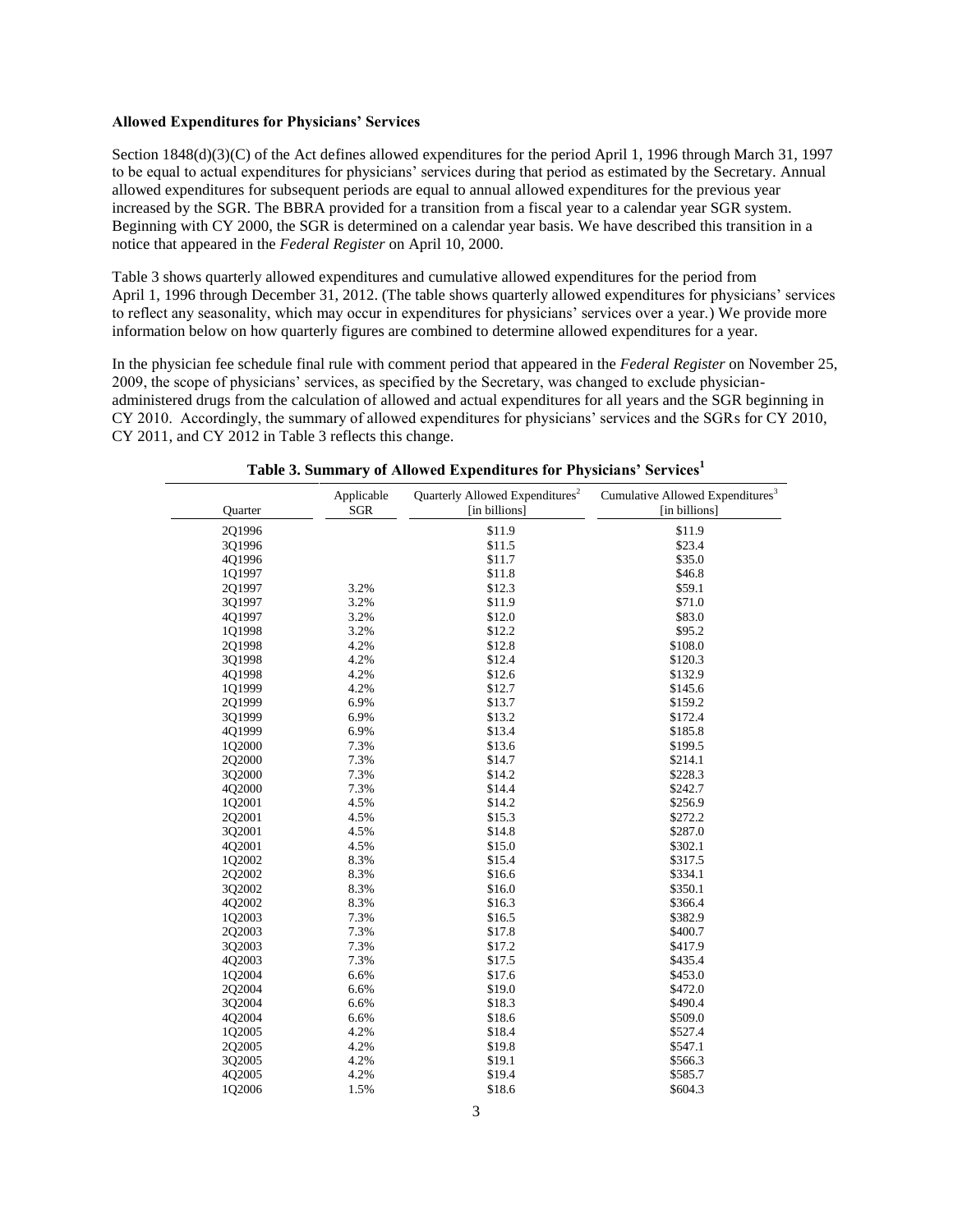| Quarter | Applicable<br><b>SGR</b> | Quarterly Allowed Expenditures <sup>2</sup><br>[in billions] | Cumulative Allowed Expenditures <sup>3</sup><br>[in billions] |
|---------|--------------------------|--------------------------------------------------------------|---------------------------------------------------------------|
| 2Q2006  | 1.5%                     | \$20.1                                                       | \$624.4                                                       |
| 3Q2006  | 1.5%                     | \$19.4                                                       | \$643.8                                                       |
| 402006  | 1.5%                     | \$19.7                                                       | \$663.5                                                       |
| 1Q2007  | 3.5%                     | \$19.3                                                       | \$682.8                                                       |
| 2Q2007  | 3.5%                     | \$20.8                                                       | \$703.6                                                       |
| 3Q2007  | 3.5%                     | \$20.1                                                       | \$723.6                                                       |
| 4Q2007  | 3.5%                     | \$20.4                                                       | \$744.0                                                       |
| 1Q2008  | 4.5%                     | \$20.2                                                       | \$764.2                                                       |
| 2Q2008  | 4.5%                     | \$21.7                                                       | \$785.9                                                       |
| 3Q2008  | 4.5%                     | \$21.0                                                       | \$806.9                                                       |
| 4Q2008  | 4.5%                     | \$21.3                                                       | \$828.2                                                       |
| 1Q2009  | 6.4%                     | \$21.4                                                       | \$849.6                                                       |
| 202009  | 6.4%                     | \$23.1                                                       | \$872.7                                                       |
| 3Q2009  | 6.4%                     | \$22.3                                                       | \$895.1                                                       |
| 4Q2009  | 6.4%                     | \$22.7                                                       | \$917.8                                                       |
| 1Q2010  | 8.9%                     | \$23.4                                                       | \$941.1                                                       |
| 202010  | 8.9%                     | \$25.2                                                       | \$966.3                                                       |
| 3Q2010  | 8.9%                     | \$24.3                                                       | \$990.6                                                       |
| 4Q2010  | 8.9%                     | \$24.7                                                       | \$1,015.3                                                     |
| 1Q2011  | 6.0%                     | \$24.8                                                       | \$1,040.0                                                     |
| 2Q2011  | 6.0%                     | \$26.7                                                       | \$1,066.7                                                     |
| 3Q2011  | 6.0%                     | \$25.8                                                       | \$1,092.5                                                     |
| 402011  | 6.0%                     | \$26.2                                                       | \$1,118.7                                                     |
| 1Q2012  | $-16.9%$                 | \$20.6                                                       | \$1,139.2                                                     |
| 2Q2012  | $-16.9%$                 | \$22.2                                                       | \$1,161.4                                                     |
| 3Q2012  | $-16.9%$                 | \$21.4                                                       | \$1,182.8                                                     |
| 4Q2012  | $-16.9%$                 | \$21.8                                                       | \$1,204.6                                                     |

<span id="page-3-0"></span><sup>1</sup>As explained above, pursuant to the BBRA, the SGRs for FY2000, CY 2000, and all subsequent years are estimated and subsequently revised twice, based on later data. The 2011 figures (based on the CY 2011 SGR), and the 2012 figures (based on the CY 2012 SGR) are estimated and may change based on more recent information which affects these SGRs.

<span id="page-3-1"></span><sup>2</sup>Allowed expenditures for a quarter (such as 4Q2012) are equal to allowed expenditures for the same quarter in the previous year (4Q2011 in this example) increased by the SGR for the year in which that quarter occurs (in this case, −16.9 percent). For example, quarterly allowed expenditures of \$21.8 billion in 4Q2012 are equal to quarterly allowed expenditures of roughly \$26.2 billion (4Q2011) updated by the SGR of  $-16.9$  percent (\$21.8 billion = \$26.2 billion x 0.831).

<span id="page-3-2"></span> $3$ Cumulative allowed expenditures for a quarter (such as 4Q 2012) are equal to the sum of cumulative allowed expenditures from the previous quarter for the same year (3Q2012) and quarterly allowed expenditures for that quarter. For example, cumulative allowed expenditures in 4Q2012 of \$1,204.6 billion are equal to the sum of cumulative allowed expenditures through 3Q2012 of \$1,182.8 billion and estimated allowed expenditures in 4Q2012 of \$21.8 billion (\$1,204.6 billion = \$1,182.8 billion + \$21.8 billion).

Note: Totals do not necessarily equal the sum of rounded components.

#### **Actual Expenditures for Physicians' Services**

Table 4 shows, on a quarterly basis from April 1, 1996 through June 30, 2011, actual expenditures and cumulative actual expenditures for the period. These expenditures represent allowed charges tabulated by the quarter in which the service was furnished. Since there is a lag between the date that the service is furnished and the date that the payment is made, the most recent quarters depict incomplete data. The total allowed charges for these quarters are estimated by approximating the level of completeness of the data. This approximation is determined using historical trends. We will update these amounts periodically when we have reasonably complete data (approximately 6 months after the end of a quarter). As we have described above, we are showing actual expenditures on a quarterly basis to reflect any seasonal variation in expenditures that occurs over the year.

In the physician fee schedule final rule with comment period that appeared in the *Federal Register* on November 25, 2009, the scope of physicians' services, as specified by the Secretary, was changed to exclude physicianadministered drugs from the calculation of allowed and actual expenditures for all years and the SGR beginning in 2010. Accordingly, the summary of actual expenditures for physicians' services in Table 4 reflects this change.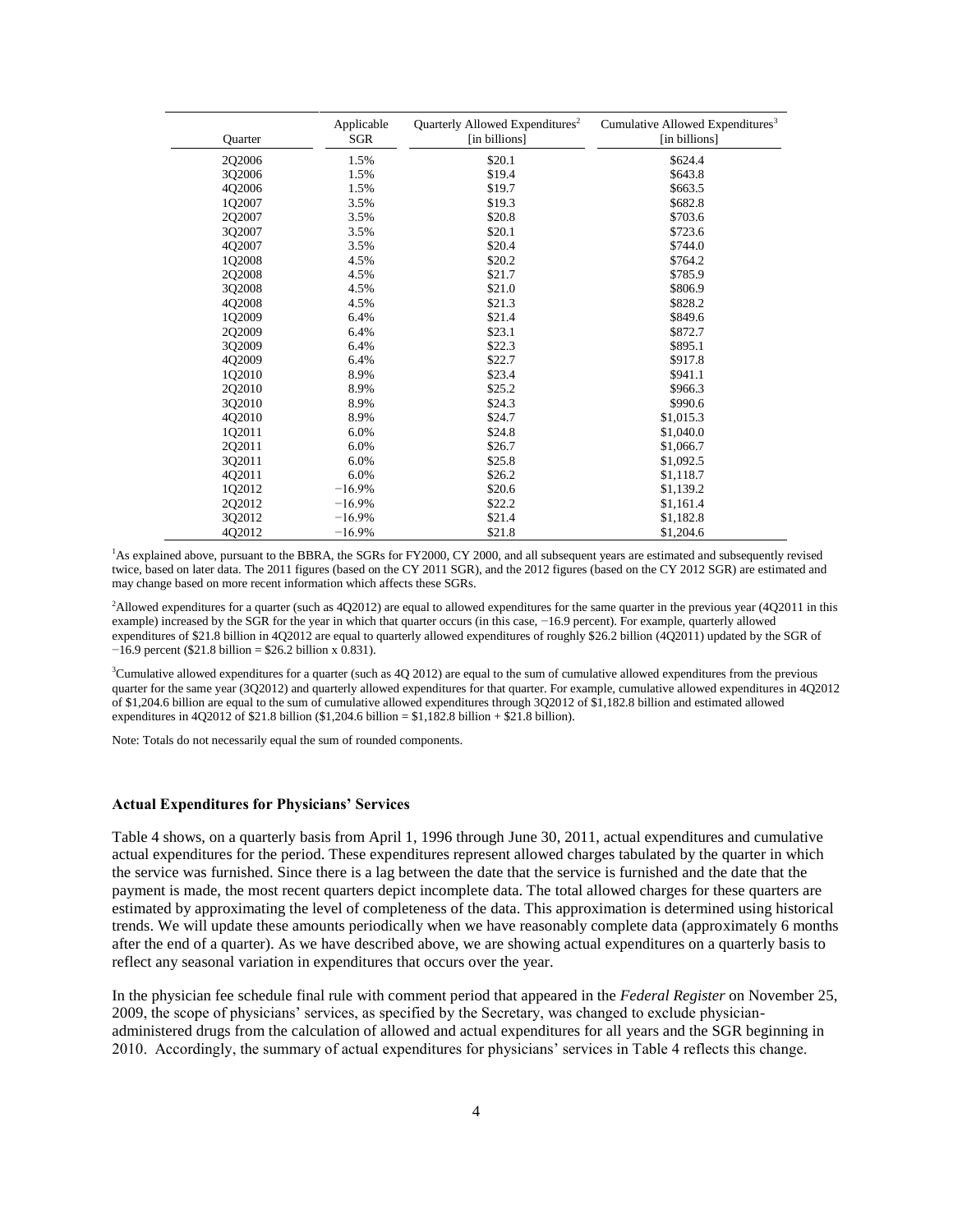|                  | <b>Benefits Processed</b> |                  | Estimated                       | Cumulative                      |
|------------------|---------------------------|------------------|---------------------------------|---------------------------------|
|                  | thru 6/30/11              | Approximate      | Total Expenditures <sup>1</sup> | Total Expenditures <sup>1</sup> |
| Calendar Quarter | [in billions]             | Completeness     | [in billions]                   | [in billions]                   |
| 2Q1996           | \$11.8                    | 100.0%           | \$11.8                          | \$11.8                          |
| 3Q1996           | \$11.5                    | 100.0%           | \$11.5                          | \$23.4                          |
| 4Q1996           | \$11.7                    | 100.0%           | \$11.7                          | \$35.0                          |
| 1Q1997           | \$11.8                    | 100.0%           | \$11.8                          | \$46.8                          |
| 2Q1997           | \$12.0                    | 100.0%           | \$12.0                          | \$58.8                          |
| 3Q1997           | \$11.6                    | 100.0%           | \$11.6                          | \$70.4                          |
| 4Q1997           | \$11.5                    | 100.0%           | \$11.5                          | \$81.9                          |
| 1Q1998           | \$12.0                    | 100.0%           | \$12.0                          | \$93.9                          |
| 2Q1998           | \$12.0                    | 100.0%           | \$12.0                          | \$105.9                         |
| 3Q1998           | \$11.7                    | 100.0%           | \$11.7                          | \$117.5                         |
| 4Q1998           | \$11.8                    | 100.0%           | \$11.8                          | \$129.3                         |
| 1Q1999           | \$12.4                    | 100.0%           | \$12.4                          | \$141.7                         |
| 2Q1999           | \$12.5                    | 100.0%           | \$12.5                          | \$154.2                         |
| 3Q1999           | \$12.2                    | 100.0%           | \$12.2                          | \$166.4                         |
| 4Q1999           | \$12.3                    | 100.0%           | \$12.3                          | \$178.8                         |
| 1Q2000           | \$13.6                    | 100.0%           | \$13.6                          | \$192.4                         |
| 2Q2000           | \$13.6                    | 100.0%           | \$13.6                          | \$206.0                         |
| 3Q2000           | \$13.4                    | 100.0%           | \$13.4                          | \$219.4                         |
| 4Q2000           | \$13.5                    | 100.0%           | \$13.5                          | \$232.9                         |
| 1Q2001           | \$15.1                    | 100.0%           | \$15.1                          | \$248.0                         |
| 202001           | \$15.5                    | 100.0%           | \$15.5                          | \$263.5                         |
| 3Q2001           | \$15.1                    | 100.0%           | \$15.1                          | \$278.6                         |
| 4Q2001           | \$15.5                    | 100.0%           | \$15.5                          | \$294.2                         |
| 1Q2002           | \$15.8                    | 100.0%           | \$15.8                          | \$309.9                         |
| 2Q2002           | \$16.3                    | 100.0%           | \$16.3                          | \$326.3                         |
| 3Q2002           | \$16.2                    | 100.0%           | \$16.2                          | \$342.4                         |
| 4Q2002           | \$16.3                    | 100.0%           | \$16.3                          | \$358.7                         |
| 1Q2003           | \$16.9                    | 100.0%           | \$16.9                          | \$375.6                         |
| 2Q2003           | \$17.8                    | 100.0%           | \$17.8                          | \$393.4                         |
| 3Q2003           | \$17.8                    | 100.0%           | \$17.8                          | \$411.2                         |
| 4Q2003           | \$17.8                    | 100.0%           | \$17.8                          | \$429.0                         |
| 1Q2004           | \$19.3                    | 100.0%           | \$19.3                          | \$448.3                         |
| 2Q2004           | \$19.7                    | 100.0%           | \$19.7                          | \$468.0                         |
| 3Q2004           | \$19.6                    | 100.0%           | \$19.6                          | \$487.6                         |
| 4Q2004           | \$19.6                    | 100.0%           | \$19.6                          | \$507.2                         |
| 1Q2005           | \$20.7                    | 100.0%           | \$20.7                          | \$527.9                         |
| 2Q2005           | \$21.4                    | 100.0%           | \$21.4                          | \$549.3                         |
| 3Q2005<br>4Q2005 | \$20.9<br>\$20.5          | 100.0%<br>100.0% | \$20.9<br>\$20.5                | \$570.2<br>\$590.7              |
|                  | \$21.3                    |                  | \$21.3                          | \$612.0                         |
| 1Q2006<br>2Q2006 | \$21.3                    | 100.0%<br>100.0% | \$21.3                          | \$633.3                         |
| 3Q2006           | \$20.9                    | 100.0%           | \$20.9                          | \$654.1                         |
| 4Q2006           | \$21.1                    | 100.0%           | \$21.1                          | \$675.3                         |
| 1Q2007           | \$21.2                    | 100.0%           | \$21.2                          | \$696.5                         |
| 2Q2007           | \$21.4                    | 100.0%           | \$21.4                          | \$717.9                         |
| 3Q2007           | \$20.9                    | 100.0%           | \$20.9                          | \$738.8                         |
| 4Q2007           | \$21.0                    | 100.0%           | \$21.0                          | \$759.7                         |
| 1Q2008           | \$21.7                    | 100.0%           | \$21.7                          | \$781.4                         |
| 2Q2008           | \$21.9                    | 100.0%           | \$21.9                          | \$803.3                         |
| 3Q2008           | \$21.6                    | 100.0%           | \$21.6                          | \$824.9                         |
| 4Q2008           | \$21.4                    | 100.0%           | \$21.4                          | \$846.4                         |
| 1Q2009           | \$22.4                    | 100.0%           | \$22.4                          | \$868.8                         |
| 2Q2009           | \$23.0                    | 100.0%           | \$23.0                          | \$891.8                         |
| 3Q2009           | \$22.6                    | 100.0%           | \$22.6                          | \$914.4                         |
| 4Q2009           | \$22.3                    | 99.9%            | \$22.3                          | \$936.8                         |
| 1Q2010           | \$22.9                    | 99.8%            | \$23.0                          | \$959.7                         |
| 2Q2010           | \$23.7                    | 99.6%            | \$23.9                          | \$983.6                         |
| 3Q2010           | \$24.1                    | 99.2%            | \$24.3                          | \$1,007.9                       |
| 4Q2010           | \$23.9                    | 98.3%            | \$24.3                          | \$1,032.2                       |
| 1Q2011           | \$23.6                    | 95.9%            | \$24.6                          | \$1,056.8                       |
| 2Q2011           | \$17.5                    | 70.6%            | \$24.8                          | \$1,081.6                       |

**Table 4. Summary of Actual Expenditures under the SGR** 

<span id="page-4-0"></span><sup>1</sup>Estimated and cumulative total expenditures are less likely to change as the approximate completeness approaches 100 percent. Note: Totals do not necessarily equal the sum of rounded components.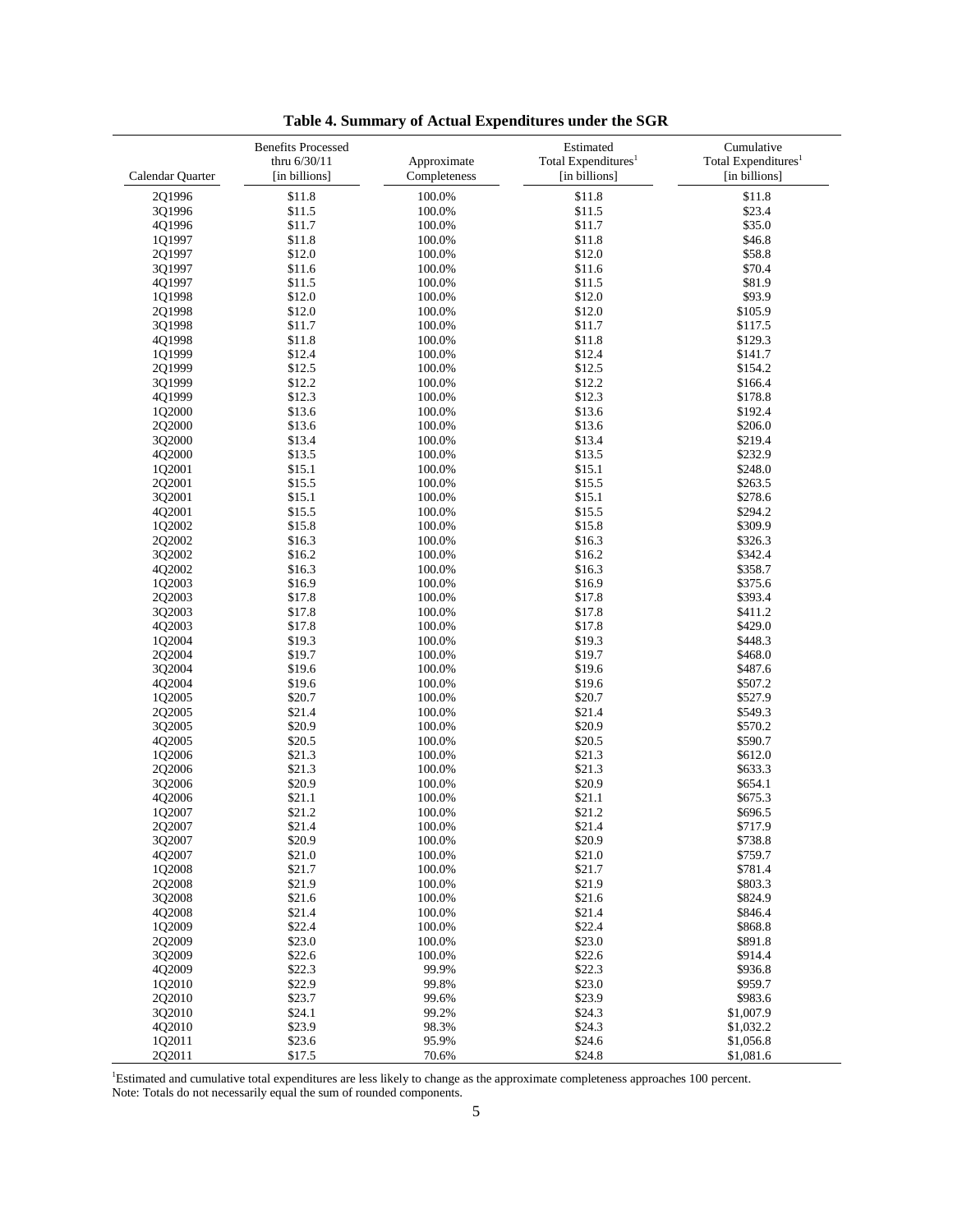## **CY 2012 Physician Fee Schedule Update and Conversion Factor**

The CY 2012 physician fee schedule update is determined according to a statutory formula by multiplying (i) one plus the percent change in the Medicare Economic Index (MEI), and (ii) one plus the update adjustment factor (UAF). The MEI measures the weighted average price change for various inputs involved with producing physicians' services. The UAF compares actual and target expenditures, and, for a given year, is determined by a formula, as shown below.

$$
UAF_{2012} = \frac{Target_{2011} - Actual_{2011}}{Actual_{2011}} \times 0.75 + \frac{Target_{4/96-12/11} -Actual_{4/96-12/11}}{Actual_{2011}} \times 0.33
$$

Substituting the estimated figures from tables 1, 3, and 4, as well as our current projections of actual expenditures for CY 2011 (summarized below) in this formula produces our current estimate of the UAF for CY 2012:

Target<sub>11</sub> = Estimated Allowed Expenditures for CY 2011 = \$103.4 billion (\$24.8 + \$26.7 + \$25.8 + \$26.2) Actual<sub>11</sub> = Estimated Actual Expenditures for CY 2011 = \$101.1 billion Target  $_{4/96-12/11}$ =Estimated Cumulative Allowed Expenditures from  $4/1/96$  -  $12/31/11 = $1,118.7$  billion Actual<sub>4/96-12/11</sub>=Estimated Cumulative Actual Expenditures from  $4/1/96 - 12/31/11 = $1,133.3$  billion SGR2012=Estimated Sustainable Growth Rate for CY 2012 = −16.9 percent or −0.169

$$
UAF_{2012} = \frac{103.4 - 101.1}{101.1} \times 0.75 + \frac{1,118.7 - 1,133.3}{101.1 \times 0.831} \times 0.33 = -0.04 = -4.0\%
$$

Section  $1848(d)(3)(D)$  of the Act does not allow the update adjustment factor for a given year to be greater than 3.0 percentage points nor less than −7.0 percentage points. Since the UAF for CY 2012 does not exceed these bounds, the CY 2012 UAF will be −4.0 percentage points.

The CY 2012 physician fee schedule update is required by law to be determined as if the scheduled conversion factors for CY 2007, CY 2008, CY 2009, CY 2010, and CY 2011 had not been overridden by legislative changes. Section 101 of the Tax Relief and Health Care Act of 2006 (MIEA-TRHCA) provided a 1-year update of 0 percent for the conversion factor for CY 2007 and specified that the conversion factor for CY 2008 must be computed as if the 1-year update had never applied. Section 101 of the Medicare, Medicaid, and SCHIP Extension Act of 2007 (MMSEA) provided a 6-month increase of 0.5 percent in the CY 2008 conversion factor, from January 1, 2008, through June 30, 2008, and specified that the conversion factor for the remaining portion of 2008 and the conversion factors for CY 2009 and subsequent years must be computed as if the 6-month increase had never applied. Section 131 of the Medicare Improvements for Patients and Providers Act of 2008 (MIPPA) extended the increase in the CY 2008 conversion factor that was applicable for the first half of the year to the entire year, provided for a 1.1 percent increase to the CY 2009 conversion factor, and specified that the conversion factors for CY 2010 and subsequent years must be computed as if the increases had never applied. The Department of Defense Appropriations Act of 2009, the Temporary Extension Act of 2010, and the Continuing Extension Act of 2010 together provided a 5-month update of 0 percent for January through May 2010, and specified that the conversion factors for the rest of CY 2010 and subsequent years be computed as if the increases had never applied. The Preservation of Access to Care for Medicare Beneficiaries and Pension Relief Act of 2010 and the Physician Payment and Therapy Relief Act of 2010 together provided an update of 2.2 percent starting in June 2010, and specified that the conversion factor for CY 2011 and subsequent years be computed as if the increases had never applied. The Medicare and Medicaid Extenders Act of 2010 provided for the CY 2011 update to be a 0-percent update to the December 2010 conversion factor, and specified that the conversion factor for CY 2012 and subsequent years be computed as if the increases had never applied.

Section  $1848(c)(2)(B)(ii)(II)$  of the Act requires that we make changes to relative value units (RVUs) in a budgetneutral manner. We ensure budget neutrality either by adjusting the conversion factor, rescaling the relative value units directly, or applying a separate scaling factor to the relative value units when calculating payments. For 2012, we are ensuring budget neutrality by adjusting the conversion factor for changes to RVUs by a budget neutrality adjustment of 0.2 percent (1.0018).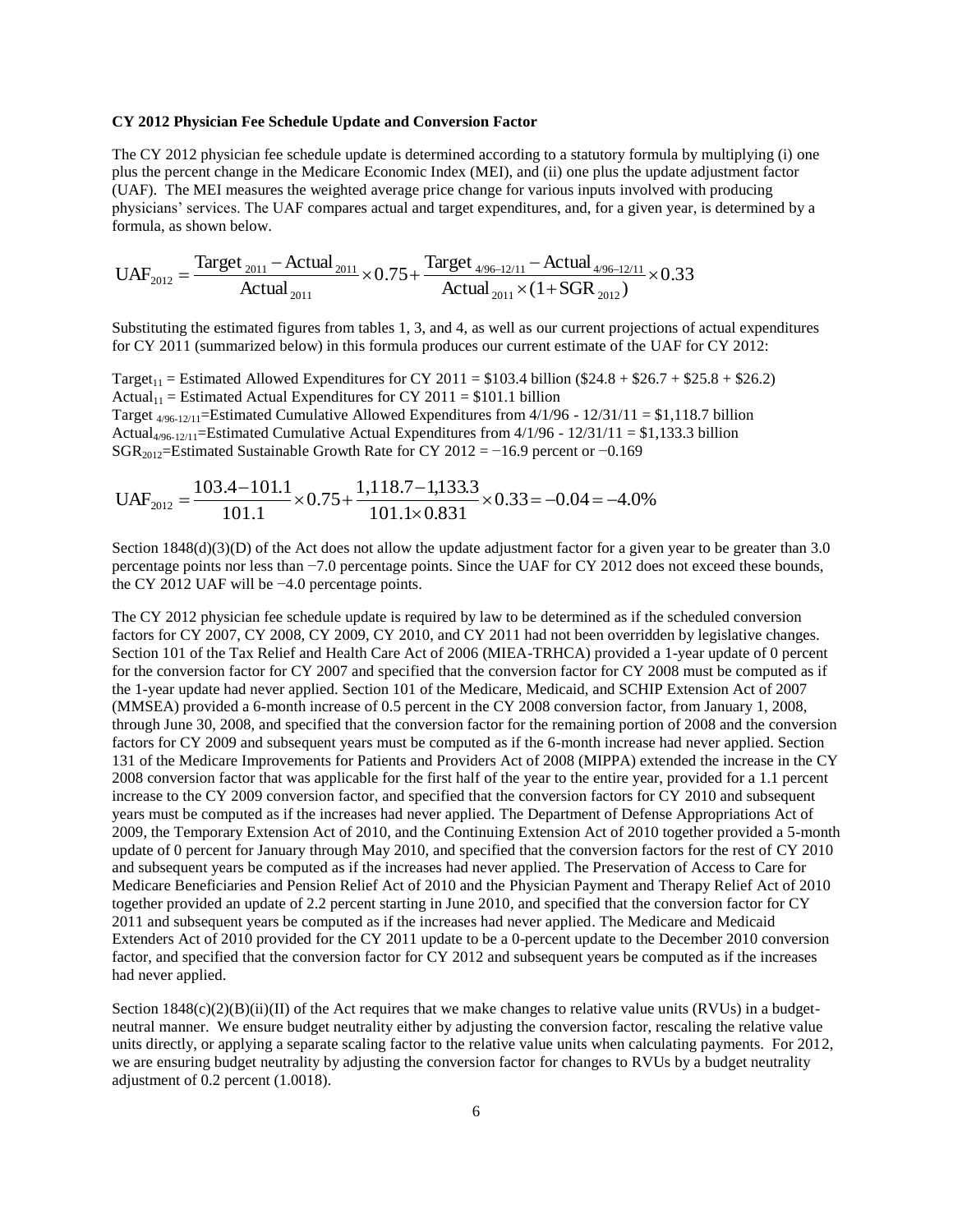As shown in table 5, the estimated CY 2012 conversion factor is determined by applying the CY 2012 MEI, the CY 2012 UAF, and the CY 2012 budget neutrality adjustments to the CY 2011 conversion factor that would have applied for CY 2011 but for the Medicare and Medicaid Extenders Act of 2010 (the CY 2011 pre-legislation conversion factor). The estimated CY 2012 conversion factor update of −27.4 percent is calculated by dividing the estimated CY 2012 conversion factor by the CY 2011 conversion factor and subtracting 1.

| CY 2006 Conversion Factor                        | \$37.8975           |
|--------------------------------------------------|---------------------|
| CY 2007 Pre-legislation Conversion Factor Update | $-5.0\%$ (0.94953)  |
| CY 2007 Pre-legislation Conversion Factor        | \$35.9848           |
| CY 2008 Pre-legislation Conversion Factor Update | $-5.3\%$ (0.94674)  |
| CY 2008 Pre-legislation Conversion Factor        | \$34.0682           |
| CY 2009 Pre-legislation Total                    | $-11.5\% (0.88502)$ |
| CY 2009 Pre-legislation Conversion Factor        | \$30.1510           |
| CY 2010 Pre-legislation Total                    | $-5.9\% (0.94149)$  |
| CY 2010 Pre-legislation Conversion Factor        | \$28.3868           |
| CY 2011 Pre-legislation Total                    | $-10.2\%$ (0.89830) |
| CY 2011 Pre-legislation Conversion Factor        | \$25.4999           |
| <b>CY 2012 MEI</b>                               | $0.6\%$ $(1.00600)$ |
| CY 2012 Update Adjustment Factor                 | $-4.0\%$ (0.96000)  |
| CY 2012 Budget Neutrality Adjustment             | $0.2\%$ $(1.00180)$ |
| CY 2012 Total                                    | $-3.3\%$ (0.96750)  |
| CY 2012 Conversion Factor                        | \$24.6712           |
| CY 2011 Conversion Factor                        | \$33.9764           |
| CY 2012 Conversion Factor Update                 | $-27.4\% (0.72613)$ |

#### **Table 5. CY 2012 Physician Fee Schedule Conversion Factor**

Table 6 lists the historical MEI and physician updates from 1992 through 2011 and the scheduled values for 2012. The physician update reflects a weighted average for 1993 when there were two different updates (one for surgery and one for other services), and for 1994 through 1998 when there were three different updates (for surgery, primary care, and other services). The physician updates for CY 2010 and CY 2011 reflect the impact of the two different updates that were effective during parts of CY 2010. For January through May 2010, the physician update was 0 percent. For June through December 2010, the physician update was 2.2 percent.